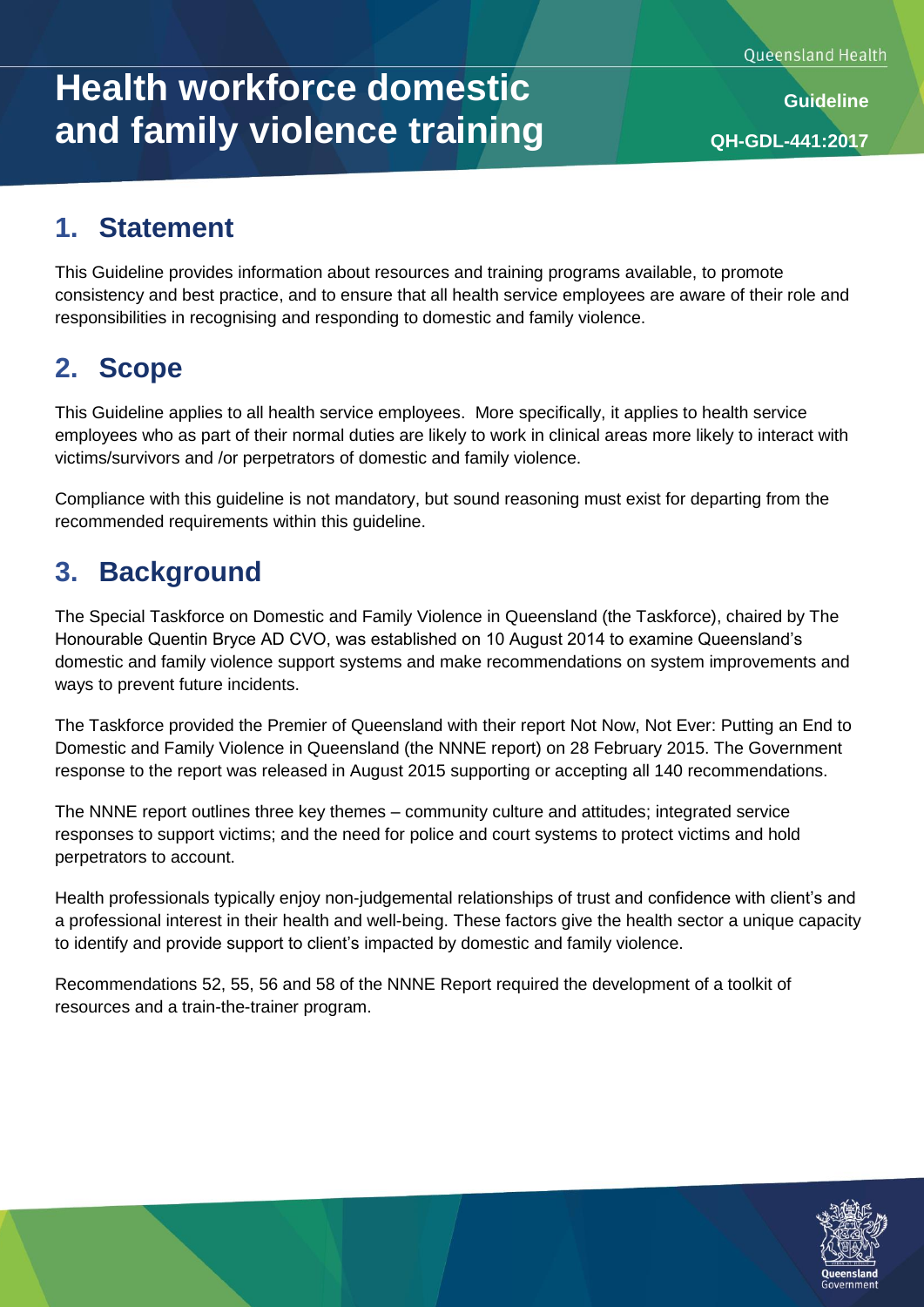### **4. What is domestic and family violence?**

In the Queensland *Domestic and Family Violence Protection Act 2012*, domestic violence means behaviour by a person (the first person) towards another person (the second person) with whom the first person is in a relevant relationship that—

- a) is physically or sexually abusive; or
- b) is emotionally or psychologically abusive; or
- c) is economically abusive; or
- d) is threatening; or
- e) is coercive; or
- f) in any other way controls or dominates the second person and causes the second person to fear for the second person's safety or wellbeing or that of someone else.

### **5. Requirements**

This guideline provides information on the domestic and family violence education and training program and supports best practice in recognising and responding to domestic and family violence.

#### **5.1 Education and training program**

#### **5.1.1 Newly employed health service employees**

- All newly employed health service employees are provided with introductory information on domestic and family violence. This information is accessible through completing the *Understanding Domestic and Family Violence* online module or reviewing the supporting *Understanding Domestic and Family Violence* booklet available at [https://www.health.qld.gov.au/clinical-practice/guidelines](https://www.health.qld.gov.au/clinical-practice/guidelines-procedures/patient-safety/duty-of-care/domestic-family-violence)[procedures/patient-safety/duty-of-care/domestic-family-violence](https://www.health.qld.gov.au/clinical-practice/guidelines-procedures/patient-safety/duty-of-care/domestic-family-violence)
- For information on support for employees experiencing domestic and family violence (refer 5.1.4)
- This can be managed through the inclusion of a broad overview of domestic and family violence as a component of the Hospital and Health Service clinical induction program.

#### **5.1.2 Health professionals working in specific clinical areas**

- Health professionals who work in the following clinical areas, including: Maternity services, emergency departments, community child health, paediatrics, allied health, mental health, alcohol and other drug services, Aboriginal and Torres Strait Islander health and multicultural health services are required to complete the *Clinical response to Domestic and Family Violence* blended learning package.
- Health professionals working in the above named clinical areas are required to complete the *Clinical response to Domestic and Family Violence* blended learning package within six months of commencing their role and refresh the training every three years.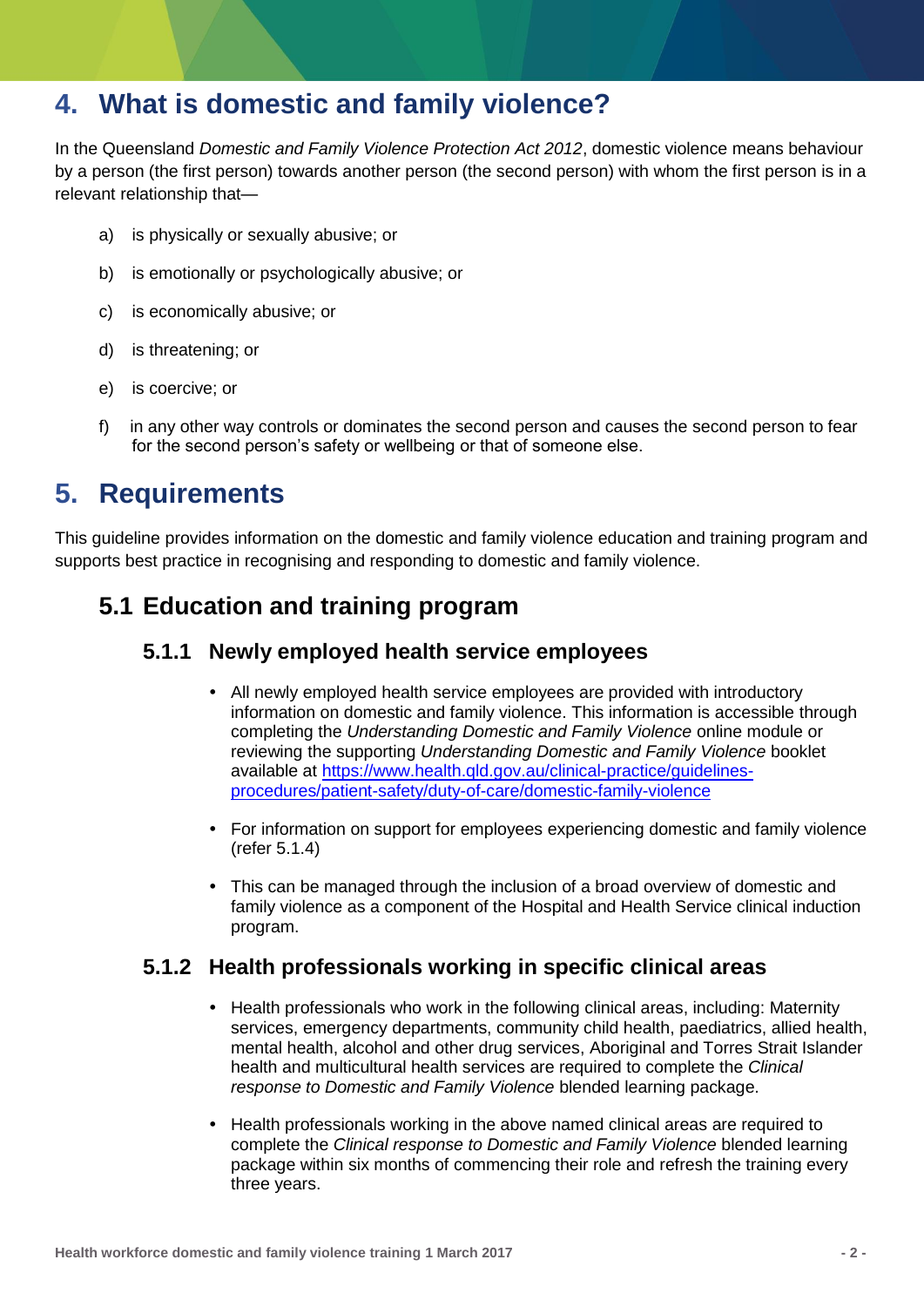- The *Clinical response to Domestic and Family Violence* blended learning package has two components an online module and a face to face training session to embed adult learning concepts in relation to effective communication with clients experiencing DFV and to address sensitive and complex materials.
- The face to face session can be delivered flexibly either in a single session or a series of short sessions.
- To complete the *Clinical response to Domestic and Family Violence* blended learning package clinicians are required to complete the following steps:
	- **Step 1 -** Complete the *Clinical response to Domestic and Family Violence* online module. The online module is available at [https://www.health.qld.gov.au/clinical](https://www.health.qld.gov.au/clinical-practice/guidelines-procedures/patient-safety/duty-of-care/domestic-family-violence)[practice/guidelines-procedures/patient-safety/duty-of-care/domestic-family](https://www.health.qld.gov.au/clinical-practice/guidelines-procedures/patient-safety/duty-of-care/domestic-family-violence)[violence](https://www.health.qld.gov.au/clinical-practice/guidelines-procedures/patient-safety/duty-of-care/domestic-family-violence)
	- **Step 2 -** Print the 'certificate of completion' at the end of the online module.
	- **Step 3 –** Within one month of completing the online module attend a face to face training session delivered by a trainer who has completed the *Clinical response to Domestic and Family Violence* train-the-trainer program.
	- **Step 4 -** Present the 'certificate of completion' to the trainer to authorise by signing the certificate and recording your attendance.
- Trainers should follow local Hospital and Health Service procedure when maintaining a record of:
	- the number training sessions delivered
	- the names of the clinicians who have completed the *Clinical response to Domestic and Family Violence* blended learning package
	- the pre and post training evaluation survey to identify areas for improvement in the delivery of future training sessions

#### **5.1.3 Train the trainer program**

- The train-the-trainer program aims to build on existing knowledge and expertise to enable clinical leads and educators to confidently deliver the *Clinical response to Domestic and Family Violence* training sessions to clinicians in relevant clinical areas.
- The *Clinical response to Domestic and Family Violence Facilitator Guide* and training presentation (Power Point) supports the delivery of the train-the-trainer program by outlining the requirements of the train the trainer session including:
	- preparation for the train-the-trainer session
	- topics for discussion
	- key messages
	- facilitator notes and suggested activities
- The facilitator of the *Clinical response to Domestic and Family Violence* train-thetrainer program should have knowledge and expertise on the topic of domestic and family violence and experience in facilitating groups.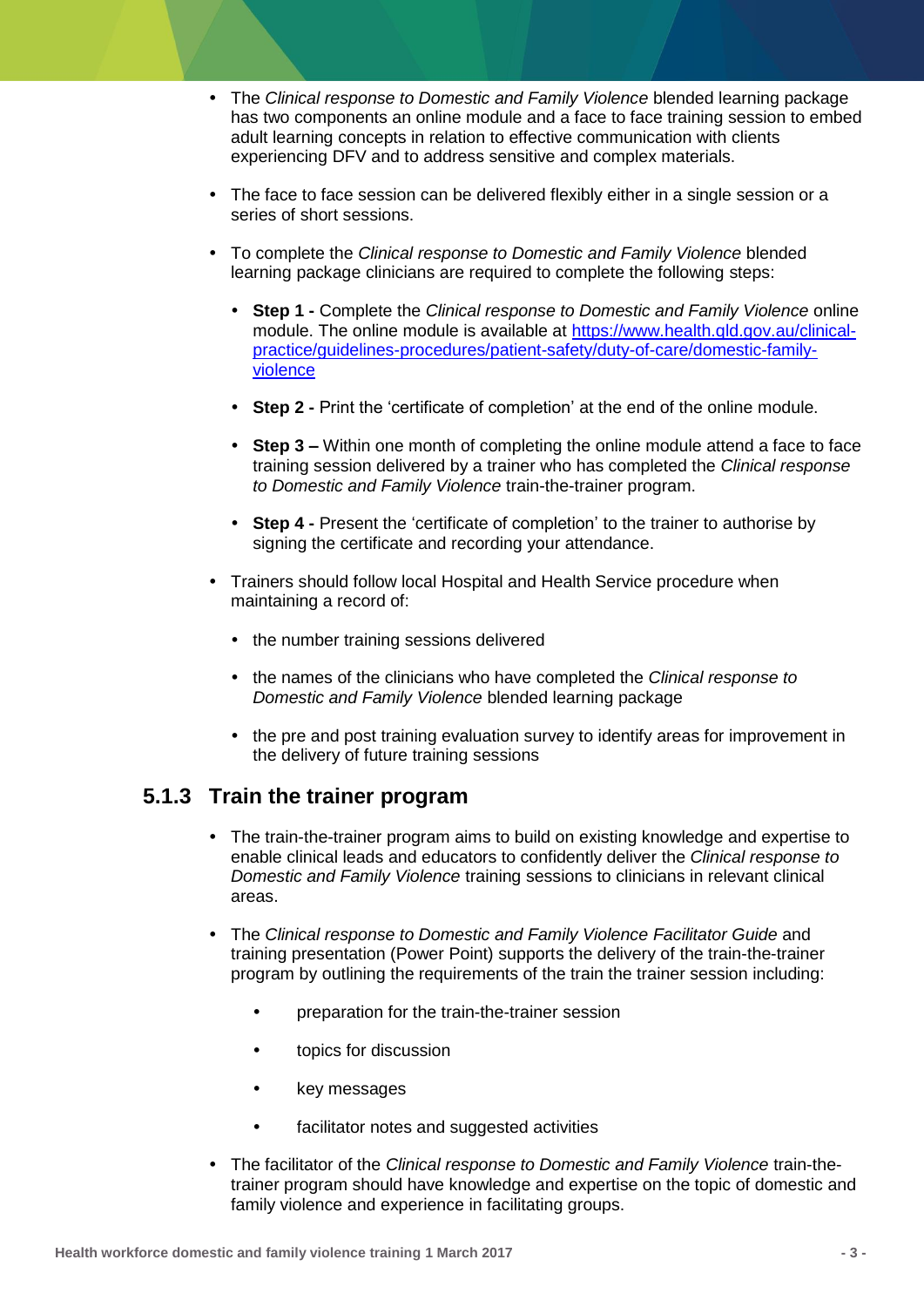- It is highly desirable for the facilitator to have completed the *Recognise and respond appropriately to domestic and family violence* nationally accredited training course.
- It is considered best practice to deliver the *Clinical response to Domestic and Family Violence* train-the-trainer session in collaboration with the local domestic and family violence specialist service; and a person with lived experience of domestic and family violence. It is the responsibility of the facilitator to ensure invited guests are engaged through consumer engagement principles, offered support and remuneration if applicable.

#### **5.1.4 Responsibilities of the train-the-trainer facilitator**

- The train-the-trainer program facilitator is responsible for:
	- ensuring participants are aware of the prerequisite requirement of the program which includes completion of the *Clinical response to Domestic and Family Violence* online module
	- conducting *Clinical response to Domestic and Family Violence* train-thetrainer sessions at regular intervals to maintain adequate numbers of trainers
	- ensuring participants are aware of how to contact EAP or DVConnect in case they need additional confidential support
	- ensuring participants awareness of, the Human Resources 'Support for employees affected by domestic and family violence' directive, policy and guideline are available at: [http://qheps.health.qld.gov.au/hr/domestic](http://qheps.health.qld.gov.au/hr/domestic-violence/html/supporting-someone.htm)[violence/html/supporting-someone.htm](http://qheps.health.qld.gov.au/hr/domestic-violence/html/supporting-someone.htm)
	- maintaining a record of train the trainer sessions delivered and a register of participants names, position and clinical service
	- outlining an expectation that participants deliver the *Clinical response to Domestic and Family Violence* to clinical staff in a range of clinical areas as described in section 5.1.2.

#### **5.1.5 Support for employees affected by domestic and family violence**

- The Department of Health has worked in partnership with the Public Service Commission to develop and implement a training package and an intranet web page to provide guidance for management of victims of domestic and family violence in the workplace. [\(http://qheps.health.qld.gov.au/hr/domestic-violence/html/supporting](http://qheps.health.qld.gov.au/hr/domestic-violence/html/supporting-someone.htm)[someone.htm\)](http://qheps.health.qld.gov.au/hr/domestic-violence/html/supporting-someone.htm)
- The Domestic and Family Violence e-learning program Recognise, Respond, Refer was jointly developed by the Queensland Government and Australia's CEO Challenge and is available to Queensland Health employees on QHEPS. [\(http://qheps.health.qld.gov.au/hr/domestic-violence/html/training.htm\)](http://qheps.health.qld.gov.au/hr/domestic-violence/html/training.htm)
- The 'Support for employees affected by domestic and family violence' directive, policy and guideline outline the roles and responsibilities of managers and the Queensland Health workforce.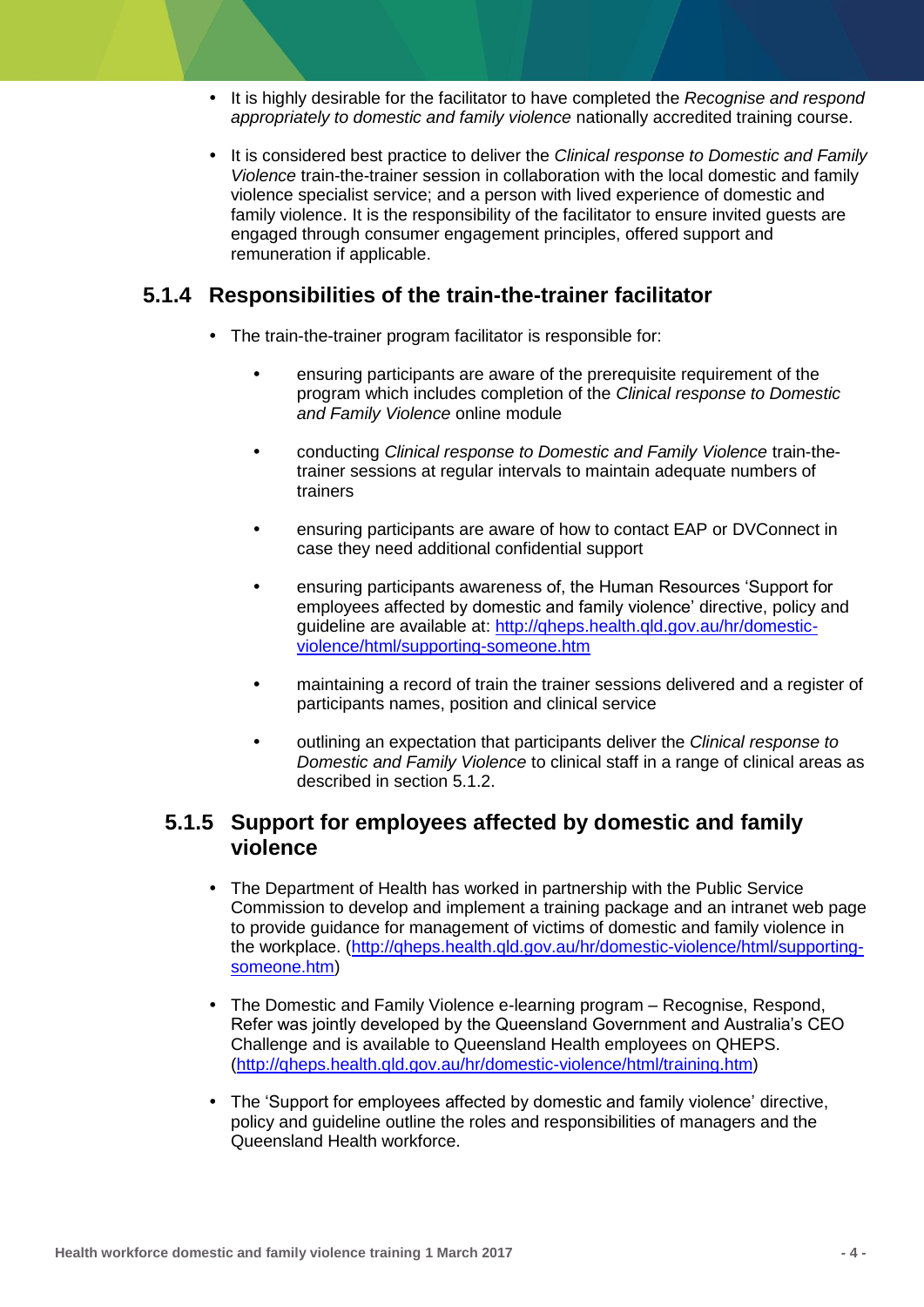Employees affected by DFV are supported through provision of flexible working arrangements, a minimum of 10 days paid special leave and counselling support services.

### **6. Legislation**

- *Domestic and Family Violence Protection Act 2012*
- *Child Protection Act 1999*
- *Information Privacy Act 2009*
- *Hospital and Health Boards Act 2011*
- *The Privacy Act 1988*

### **7. Supporting documents**

- *National Plan to reduce violence against women and their children 2010 - 2022*
- *Not Now Not Ever: Putting an End to Domestic and Family Violence in Queensland*
- *Domestic and Family Violence Prevention Strategy 2016 – 2026 (Queensland)*
- *Australia's CEO Challenge Recognise Respond Refer: Domestic Violence in the workplace*
- *Understanding Domestic and Family Violence online module and booklet*
- *Clinical response to Domestic and Family Violence online module and Facilitator Guide*
- *Aboriginal and Torres Strait Islander resource booklet*

### **8. Definitions**

| Term                         | <b>Definition</b>                                                                                                                                                                                                                                       |
|------------------------------|---------------------------------------------------------------------------------------------------------------------------------------------------------------------------------------------------------------------------------------------------------|
| Domestic and Family Violence | In the Queensland Domestic and Family Violence Protection Act 2012,<br>domestic violence means behaviour by a person (the first person) towards<br>another person (the second person) with whom the first person is in a<br>relevant relationship that- |
|                              | is physically or sexually abusive; or<br>a)                                                                                                                                                                                                             |
|                              | b)<br>is emotionally or psychologically abusive; or                                                                                                                                                                                                     |
|                              | is economically abusive; or<br>C)                                                                                                                                                                                                                       |
|                              | is threatening; or<br>d)                                                                                                                                                                                                                                |
|                              | is coercive; or<br>e)                                                                                                                                                                                                                                   |
|                              | f)<br>in any other way controls or dominates the second person and causes<br>the second person to fear for the second person's safety or wellbeing<br>or that of someone else.                                                                          |
| <b>Disclosure</b>            | Any occasion when an adult or child who has experienced or perpetrated<br>DFV informs a health employee or any other third party.                                                                                                                       |